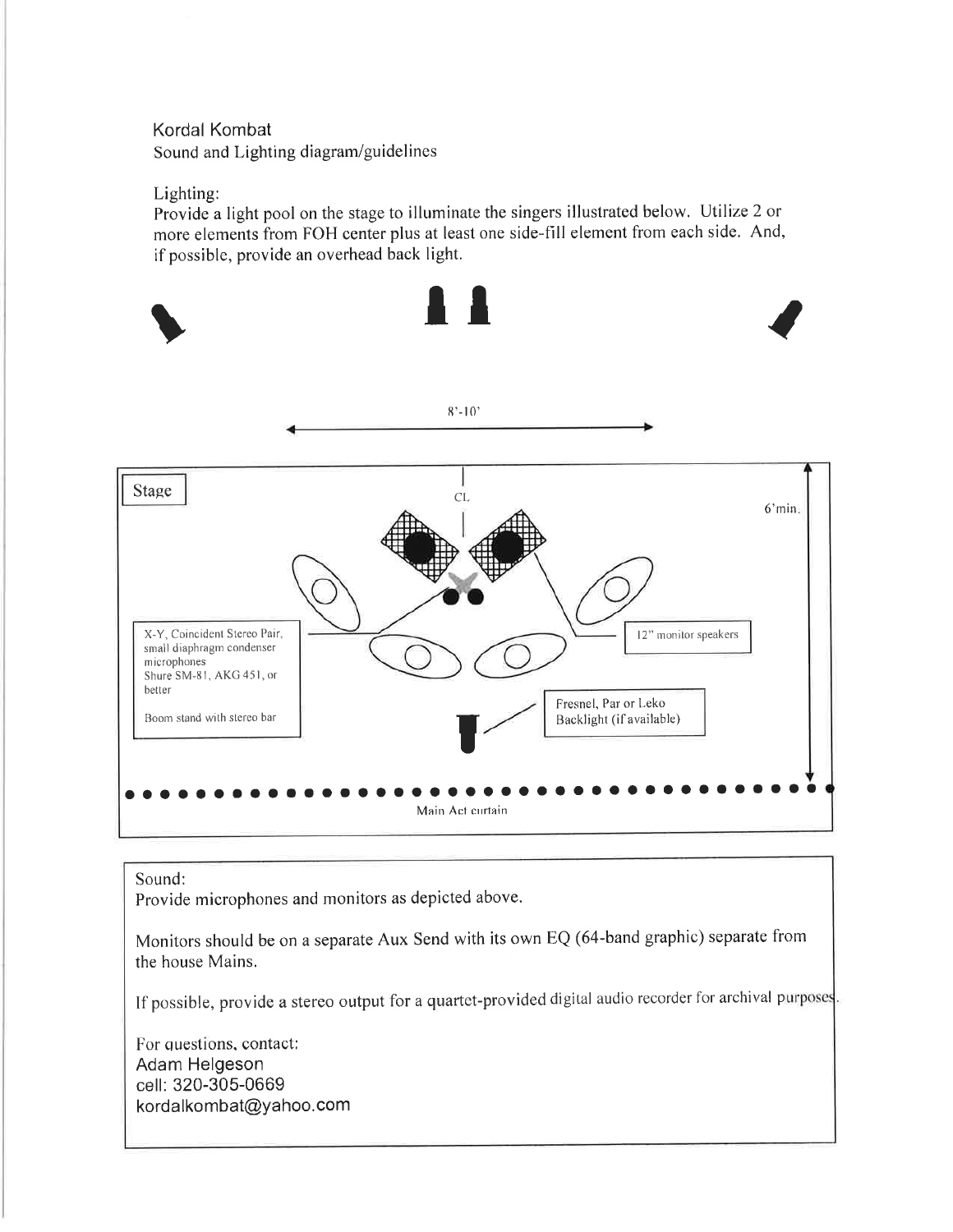# **River Cities Quartet Microphone and Sound System Guidelines**

### **Sound Reinforcement**

Barbershop harmony requires the four singers to balance and blend dynamically, without modification from the sound board. Once basic levels have been set, no further adjustment of the sound reinforcement should be required during the performance.

### **Microphones**

We prefer a single-point stereo, condenser, cardioid pattern microphone, such as the **Rode NT-4**. If such a microphone is not available, *two* of the same microphones from the following list mounted on a stereo bar will be an acceptable substitute.

| "A" List            | "B" List                  |
|---------------------|---------------------------|
| Sennheiser MKH 40   | AKG C391B                 |
| AudioTechnica 4051a | AKG C460-CK61 or 480-CK61 |
| Schoeps MK4         | AKG C <sub>451</sub> E    |
| Neumann KM 140      | Shure SM81                |
| Neumann KM 84       |                           |
| Neumann KM 184      |                           |

As an absolute last resort, a pair of Shure SM58's on a stereo bar may be used, but this will result in inferior sound reproduction.

The microphones should be at mid-chest height for a six-foot singer. If two microphones are used, the microphones should be adjusted so the **capsules** are at the same point in space, perfectly aligned vertically with one above the other, and as close as possible without the microphone bodies touching each other. When viewed from the top, the capsules should create a pickup radius of about 180 degrees horizontally. So, if you begin with the capsules 90 degrees to each other and increase that angle by moving the capsules another 15 degrees each, you should be close to correct. The capsules should appear to crossfire and aim at quartet singing positions one and four. A mic test will be required to verify the accuracy of the alignment.

## **Monitors**

Floor monitor speakers should be placed directly behind the mic stand, between the lip of the stage and the rear of the microphone array. Place the speakers as close to the vertical mic stand as possible, angled out to face the performers.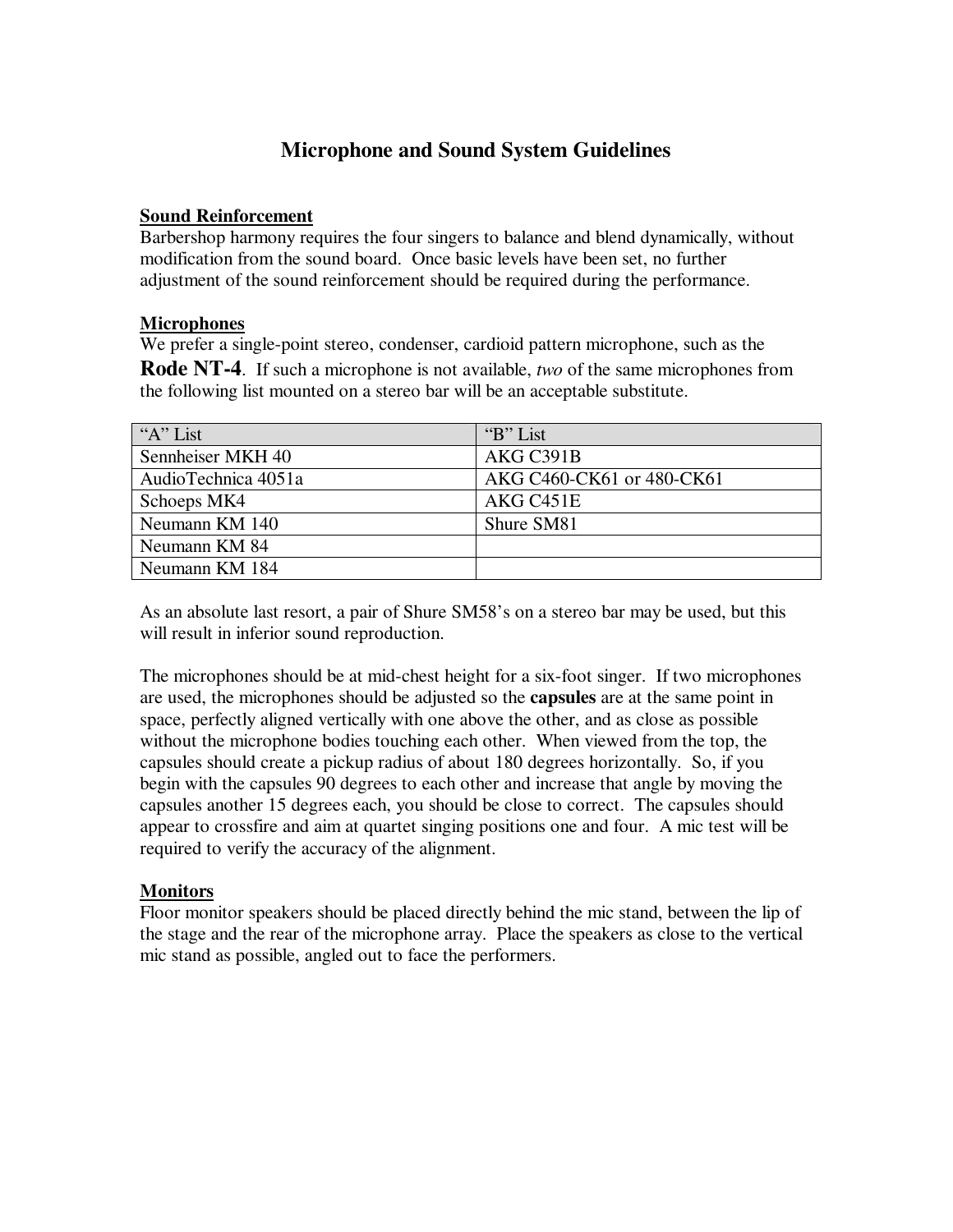**SPEBSOSA** Microphone and Sound System Guidelines Written by Glen Glancy and Bill Lightner Edited by Doug Maddox October 22,1999

This document establishes a common source of microphone and sound system guidelines for the members of the Society.

We reccomend small diaphragm cardioid condenser microphones, which are suitable for use with both quartets and choruses. We do not recommend large diaphragm condenser microphones – the choice for vocal recording – for SPEBSQSA events. When floor monitor speakers are used at the singing position, the typical loss of pattern control at low frequencies in these microphones results in feedback.

In simple terminology, the monitors cannot be loud enough to be of benefit to the performers before the sound from the monitors is picked up by the microphones and re-amplified, causing what is known as feedback. Small diaphragm microphones provide better low frequency pattern control and therefore can be used successfully with floor monitor speakers.

#### **Quartet Microphone Setup**

A pair of the same microphones should be mounted to a single mic stand using a device called a 3stereo bar.2 A stereo bar is a simple flat bar that attaches at the center of a standard mic stand and has a slug at each end for attaching a standard mic clip to the bar. Microphones attached in such a manner can then be aimed by adjusting the clips to point the capsules in relationship to the performers.

#### **Choosing a Mic Stand**

If the stage is a permanent one, we recommend an Atlas Soundolier MS25 stand with a boom attachment. This is a heavy-duty stand with a tripod-shaped heavyweight cast iron base. It is capable of supporting the microphones on a boom without additional weights to hold the stand in place. The boom attachment places the vertical portion of the stand out of the way of hand gestures by the performers. Straw hats, canes, and other props have a knack for finding their way against a mic stand.

If the stage is a temporary one, we recommend an Atlas Soundolier BS36 stand placed on the solid floor in front of the stage, weighted if necessary, and extended to place the microphones on a boom at stage height. You have seen this method used for the past several years at Internationals. It keeps the stage noises caused by performer movement from being picked up mechanically through the stand.

#### **Aligning the Microphones**

The microphones should be at mid-chest height for a 3standard2 six-foot barbershop singer or higher. The microphones should be adjusted so the capsules are at the same point in space, perfectly aligned vertically with one atop the other, and as close as possible without the microphone bodies touching each other (Figure A). Since you can actually see the capsules on most of the microphones we recommend, this should be easily accomplished before placing the windscreens on the mics. When viewed from the top, looking down at the mics (Figure B), the capsules should create a pickup radius of about 180 degrees horizontally. So, if you begin with the capsules 90 degrees to each other and increase that angle by moving the capsules another 15 degrees each, you should be close to correct. The capsules should appear to crossfire and aim at quartet singing positions one and four. Only mic tests, which are described later, will confirm the accuracy of the alignment.

#### **Marking the Toe-Line Radius**

The next essential step – critical in competition but proper for shows as well – is to mark a standard radius on the floor that the performers are not allowed to cross. This 3toe-line2 radius should be approximately 36 inches from the center point of the microphone setup. Mark the floor with white tape or some other highly visible method that the performers will be able to see even with stage lights in their eyes.

#### **Placing the Floor Monitor Speakers**

Floor monitor speakers should be placed behind the microphones, between the lip of the stage and the rear of the microphone arrangement. Place the speakers as close to the vertical mic stand as possible, angled out to face the performers. One speaker should serve performers one and two, and the other should serve performers three and four. The speakers should project sound toward the least sensitive area of the microphone pattern. With cardioid microphones, the least sensitive area is the backside of the capsule; therefore, you would aim the speakers at the tail of those microphones. Slight adjustments may be necessary to find the best sound gain before feedback, but generally this location will serve the needs of the performers. Adjustment of monitor EQ will